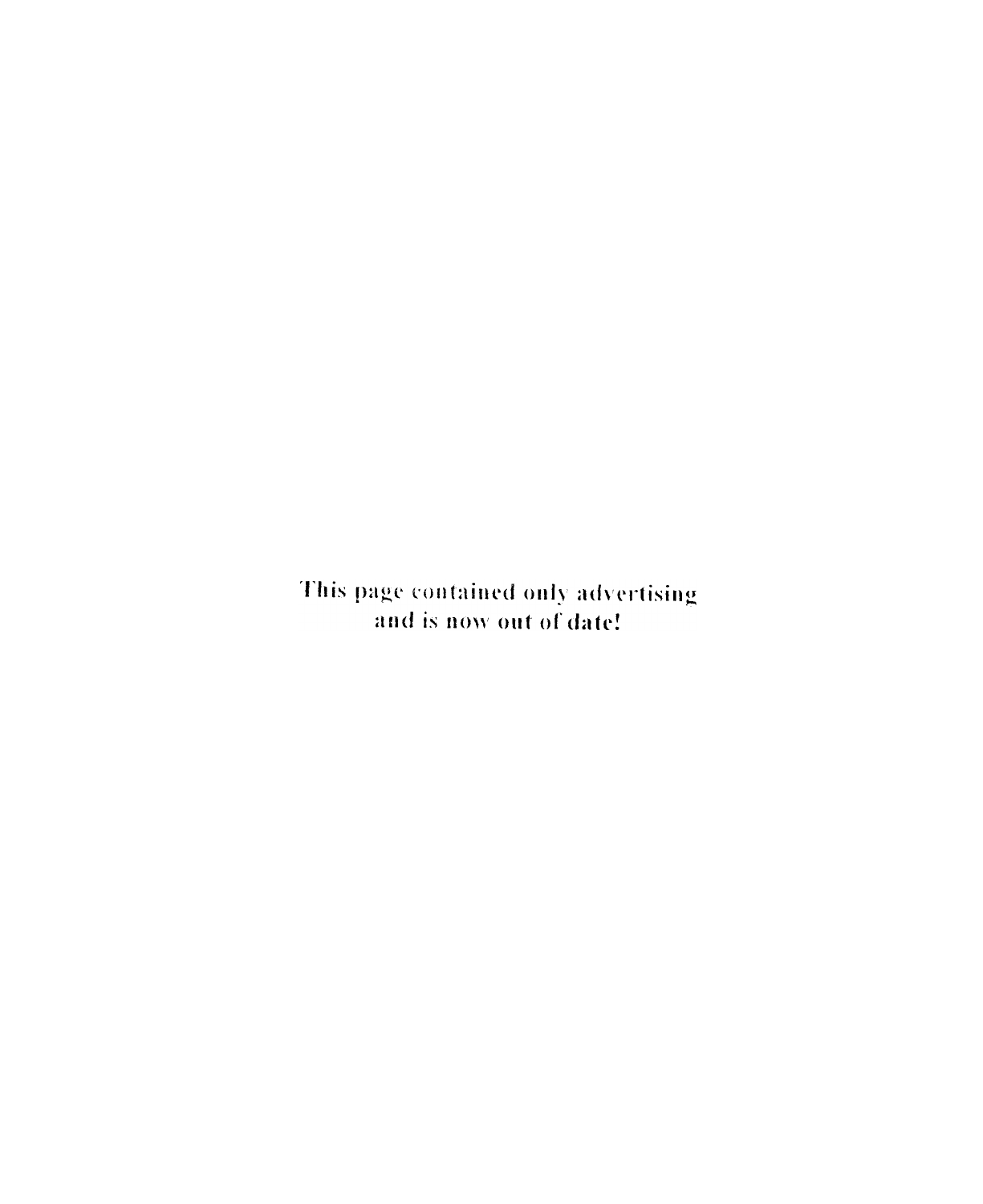**SPREAD SPECTRUM SCENE is dedicated to the Spread Spectrum professional and is committed to being the primary source for the latest news and information about the growth, regulation, and opportunities in this emerging science.**

**SSS provides a forum for publication of technical information, advertising, editorials, opinions, and news relating to the emerging fields of our coverage and emphasis. SSS is a targeted circulation publication. We have chosen a distinguished cadre of the most important decision makers in this new industry to be the readers of SSS. SSS is sent by first class mail to this important cadre of industry "movers and shakers" each month. SSS can present your advertising message to the key designers, equipment developers, programmers, system integrators and end users in this new industry. Call our 800 number Hotline to request a Media Kit.**

**Editor & Publisher: Randy Roberts Editorial Consultants: Norm Holsing, Marty Roberts Contributors: Dan Doberstein, Matthew Johnson, Peter Onnigian R&D Staff: Chris Kilgus, Gary Mitchell**

**ISSN 1066 - 0550**

**Published bv: RF/SS P. 0. Box 2199 El Granada, CA 94018-2199**

> **Telephone Numbers: Voice: 415-726-6849 FAX: 41 S-726-01 18**

> **InternetlUUCP Email: hithr@well.sf.ca.us**

**Advertisinq & Subscription Hotline: Voice: 800-524-9285**

**SSS is published monthly and is available by subscription. You can receive a sample copy by sending \$1 .oo.**

**Subscription t** e s : **12 Months** - **US First Class Mail - S49.95 12 Months** - **Foreign, AIR MAIL - S70.00 US Funds**

Rumors & Ramblings **Table of Contents** 

**•** News and rumors from the FCC say that the decision on the US selection of an HDTV standard is now a very hot political potato. It turns out that the latest FCC recommendation is for a joint venture of all participants.

• Befitting our first anniversary in April, look for a review of the latest edition of Don Lancaster's. now classic, book:



4

| <b>Article</b>                                                     | Page                      |  |
|--------------------------------------------------------------------|---------------------------|--|
| <b>Editorial</b>                                                   | 4                         |  |
| Aerial                                                             | 5                         |  |
| <b>Consultant's Corner</b>                                         | 6                         |  |
| <b>Equipment Corner</b>                                            | 8                         |  |
| Cartoon                                                            | 9                         |  |
| Int'l. $\&$ Washington Scenes                                      | 10                        |  |
| New Products                                                       | 11                        |  |
| <b>Technical Tricks</b>                                            | 12                        |  |
| GPSS Xevr -- Part 4                                                | 14                        |  |
| Simulating with Mathematical<br>Software                           | 15                        |  |
| <b>Spread Spectrum!</b>                                            |                           |  |
| <b>April Preview</b>                                               |                           |  |
| <b>Review of RF EXPO</b><br>West.                                  |                           |  |
| <b>GEC-Marconi's new</b><br>2.4 GHz GaAs MMIC<br>transceiver chip. |                           |  |
| Review of<br>Lancaster's book.                                     | Don                       |  |
| $\bullet$ Our<br>Anniversary issue with<br><b>New</b>              | <b>First</b><br>Products, |  |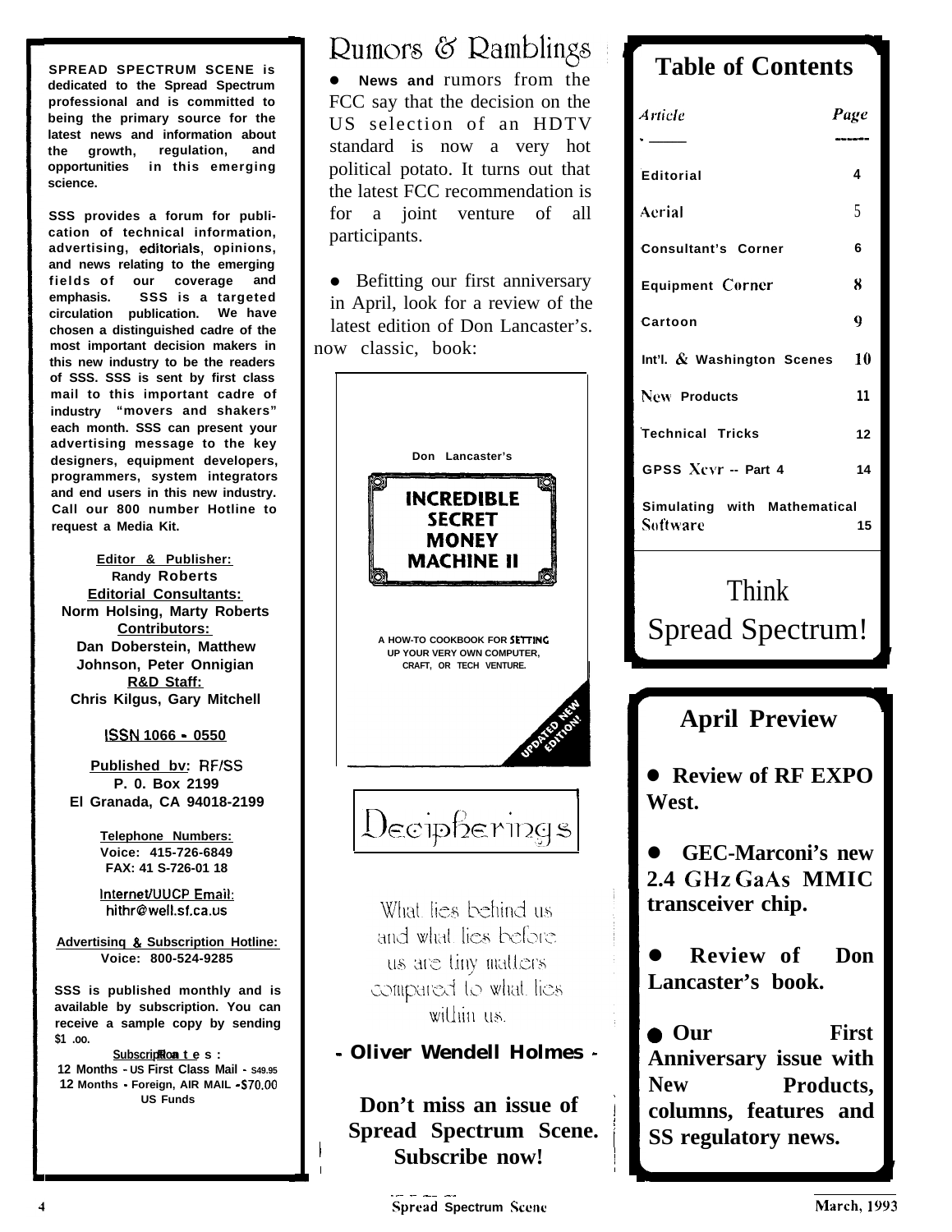# **EDITORIAL**



## **Trade Shows/Wars**

This month brings more trade shows to Silicon Valley. We are enthusiastically anticipating RF EXPO WEST at midmonth (see program on page 2 1) and looking forward to the PLD Design show late in March. Last month we attended Mobile '93 and in January had the Wireless EXPO -- it seems there's another Wireless Expo this month also: this time in Florida. Isn't it getting just a bit much'.' It's bad enough that companies battle it out in advertisements, in the marketplace as a whole and in product performance/features. Now we have to contend with competing trade shows. I don't see how anybody can keep up or attend even half of the interesting trade shows that are being held - let alone the time or expense!

Our budding industry certainly needs trade shows. We need the training, the companyiproduct exposure, the personal contacts and all the other niceties that these shows offer -- but, we don't need to do it just about every month! I think the show promoters are overdoing it, lately. Just maybe, they will find that the marketplace weeds out the pool-ly put together and poorly attended shows and things will

get back to normal. I hope something like this happens soon -- <sup>I</sup> can't afford all the time these shows take!

This month's issue is a slightly special one. We are a little longer than normal -- fol two reasons: ( 1) We wanted a substantial issue (with plenty of "meat") to hand out at RF EXPO: and (2) Our advertising is picking up ever so slowly. If you attend the EXPO stop by, say hello 01 look us up at one of the technical sessions. We will be hosting/chairing one of the sessions of technical papers at the show and we'll be present most days of the show as well. I think RF EXPO is the premier RF show, nationally, every year -- however, Jack Brown and his Wireless EXPO sure gave RF a run for their money. I hope RF EXPO comes off very successfully fol Gary Breed and Cardiff publishing.

While on the issue of shows, I must talk about what 1 thought of Mobile '93. Wow, what a glittery, glitzy, goofy bunch of exhibits and booths. The show sponsors did not provide a conference record or copies of any of the slides presented by the many speakers. All in all, for a new area of technology it was a pretty good, but lightly attended show.

It seems that the world of "Mobile/Portable Computing" or PDAs, or whatever you want to call it, is rapidly evolving. Every booth seemed to have their own "Team Tee Shirts" and a smooth, slick presentation. There was even some working hardware there to see (PacTel provided a mobile cell site in the exhibit hall, to make things work superbly -- is that cheating'!)

In summary, I must say that this mobile/PDA business is so full of hot air, smoke and mirrors concerning the many different ways to use data over cell phone technology that 1 can't believe it! When are these guys (and Gals) going to wake up and realize that their technology will go NOWHERE until there is a real market need and that need seems to insist on the elimination of per minute charges.

This market will continue to go in the direction of Apple's Newton (exactly nowhere) until something happens with PCN/-PCS technology and the equipment designers put in technical features that belong in 2 1 st centusy products -- *like Spreucl Spectrum digital communications!* 

Do you like this month's mug shot of your editor better than last month's'? We'll keep experimenting till we get a photo that makes me look a little less like the a fugitive or a renegade Iraqi leader. I figure somebody out there wants to know what I really look like -- right'?

The US dollar is getting to the point where we can once again compete internationally. Here's a challenge: get some new products out, soon, that are designed for export and use SS technology. I think theres a real market need and a path here for some very successful commercial ventures. Good luck -- go to it - gentlemen start your engines!

andy Pobert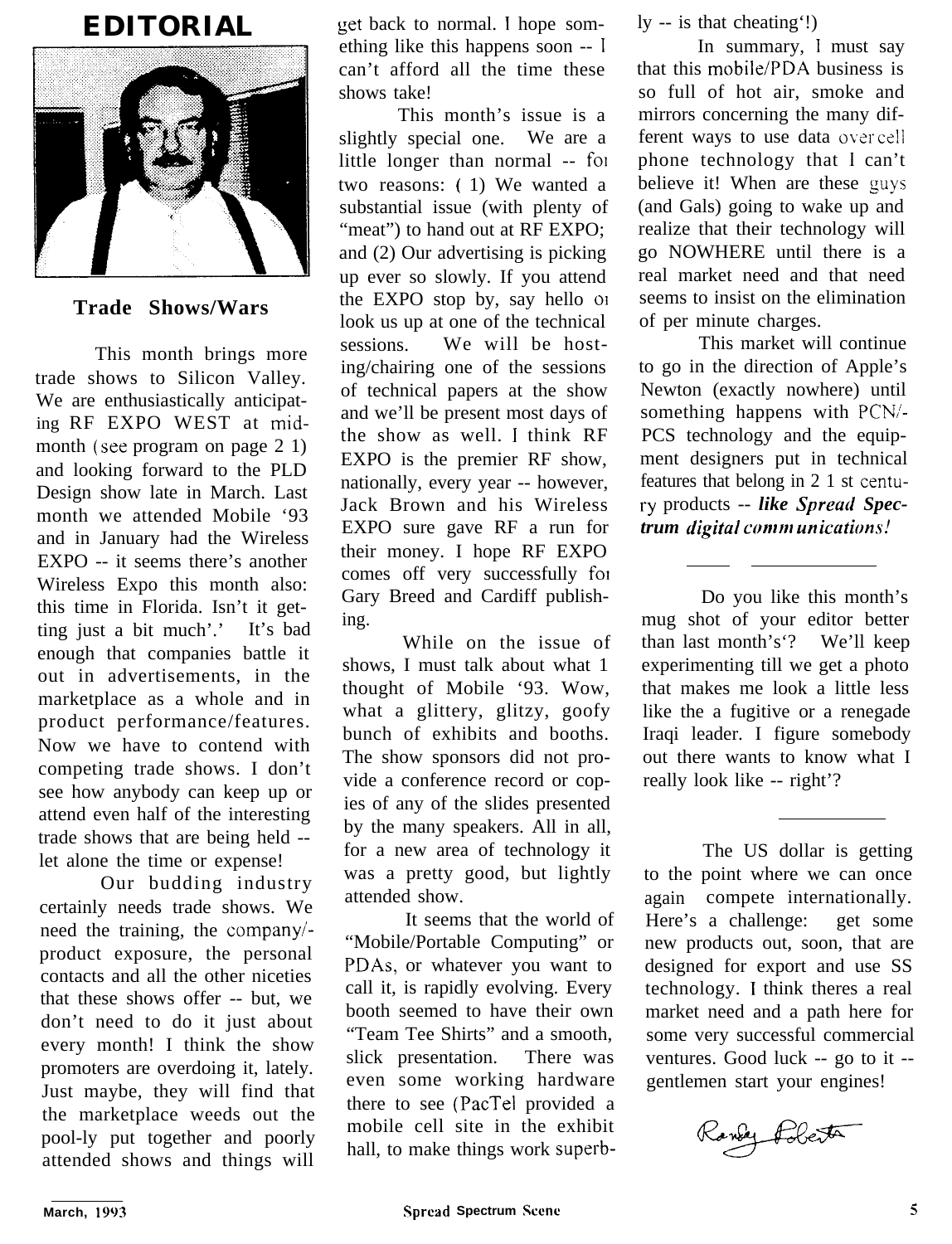

#### by Peter Onnigian, P.E., W6QEU

In the last column we discussed how electromagnetic energy in the radio frequency spectrum is produced. This month we'll explore the problems associated with radiation from a transmitter and the difficulties it may experience getting into a receiver.

We take so much for granted in life. There is so much radiation, but we don't recognize it. A hot cup of coffee cools with time to room temperature, because it is radiating heat. Heat is radiation at very high frequency, usually higher than humanly detect light waves, which are another form of radiation energy.

The wave incident on the receiving antenna connected to a

**Alternative paths may arise as a result of reflections** . . . **where a wall intercepts the oncoming waves**

spread spectrum radio is rarely only the one which has arrived by the most direct path. It is often the resultant of two or more waves which have traveled by different routes and have different distances in doing so.

If these waves should eventually arrive in phase they would act to reinforce one anoth**er.** Should they reach the receiving antenna out of phase they

would interfere with each other and if they happen to be equal in amplitude, would cancel one another completely.

Alternative paths may arise as a result of reflections in the horizontal plane where a wall intercepts the oncoming waves and deflects them towards the receiver. Reflections may also occur from a point on the ground or the floor. If the reflection surfaces are stationary as in the two cases considered, the phase difference, whatever it maybe, would be constant and a steady signal condition would result.

If the reflecting surface is in motion, as with human bodies in a large office area, the signal strength will vary. This problem plagues many older design wireless LANs.

We have all experienced aircraft flutter in our TV receivers. This occurs when a low flying aircraft flies in the general path between the TV transmitter and your TV receiver. The distance traveled by the reflected wave from the aircraft's wings changes continuously. Some distance cause signal build-ups and some reductions, all caused by variations in amplitude and phase. These signal level changes occur at audible rates, and therefore it "flutters" the audio channel. The video is similarly affected.

#### **GHOST BUSTERS**

The Japanese have invented several methods of eliminating TV ghosting. These new circuits are just now appearing in some 1993 and 1994 models, and eliminate both stationary ghosting and aircraft flutter. This feature is especially useful with rabbit eat antennas in urban areas.

Some have lamented the minute power levels allowed by the FCC for the popular SS RF bands. We must remember that reflections are ratios of desired to undesired. Increasing power levels does nothing to this ratio except perhaps increasing the minimum levels.

Power increase is not possible under present FCC Rules. But radiated power may be increased by using directional antennas. In a large office wireless LAN where a quarter wave antenna is used over a ground plane, the radiation may be increased 1.7 dB, by changing to a half wave antenna.

Reflections within a building occur from hundreds of sources. These include the concrete base floor, walls with conduits, wall studs (steel) filing cabinets, metal desks, florescent light fixtures and its wire hangers, air conditioning ducts, and anything else that is metallic!

### **MULTI-PATH HARDWARE**

Spread spectrum hardware can be used to eliminate the effects of multi-path signals so reliable communications may be carried out on one channel.

One solution is to use CDMA modulation with SS bandwidth up to 26 MHz. CDMA increases the data sequence, increasing the data spread. By synchronizing to one of the multiple reflections, the CDMA receiver can delay the remaining signals more than one chip. All the other multi-path signals, including the direct path signals, are greatly attenuated, increasing reliability. This scheme works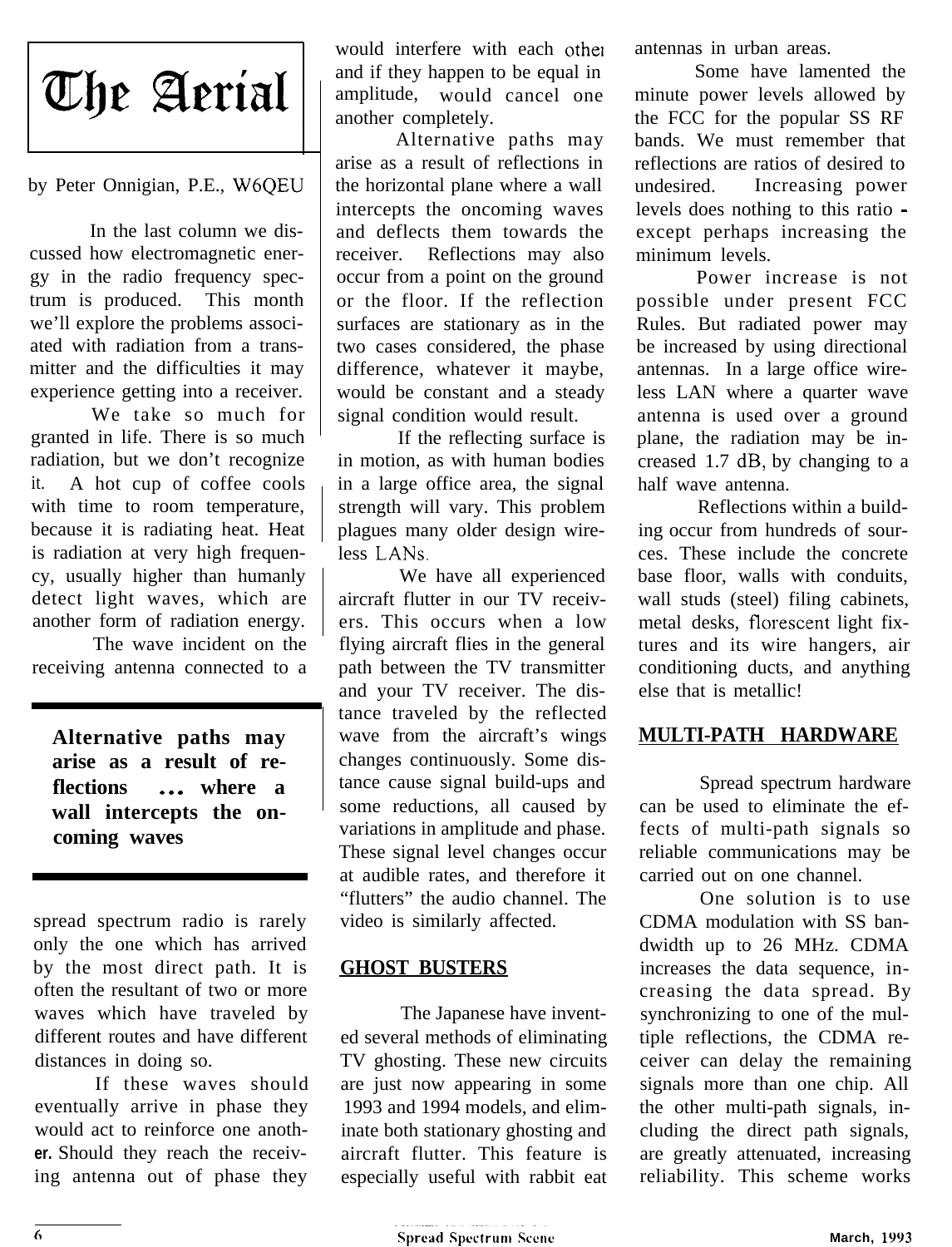very well up to path differences as great as 75 meters.

## **CONCLUSTONS**

VHF and UHF propagation has some problems, mainly multi-path signals. Hardware in the form of CDMA circuitry generally reduces the ill affects of these reflections from mobile and stationary sources.

*Send your antenna questions to Peter Onnigian at Ham-Pro Antennas*

# **ANTENNAS FOR WIRELESS ALARMS AND DATA**

Extend your wireless range up to 30 miles using Ham-Pro antennas specifically designed for 150,450 and 915 MHz. Spread spectrum and alarm system reliability is greatly improved using these Yagi antennas indoors or outdoors.



6199 B Warehouse Way Sacramento, CA 95826 (916) 381-4469 · Fax: (916) 381-4332



by Gary Mitchell

## **Finding Customers**

One of the first problems facing a consultant is finding customers. It's of no use to just sit there in your kitchen waiting for people to call-some positive action is required here. The first thing You need is name recognition. You can get this through advertising, mailing, cold calling, calling friends os anything else you can think of.

Personally, I think advertising is the way to go. I started advertising in the local IEEE newsletter, then branched out into national magazines (like this one). I started doing this when I still had a job, and it was gratifying when a Vice President at my employer showed me the IEEE newsletter ad and asked me if I knew anything about this company. It was also a little scary, under the circumstances.

**Personally, I think advertising is the way to go. I started advertising in the local IEEE newsletter, then branched out into national magazines (like this one).**

My goal is to have such a degree of name recognition foi my company that whenever

**Information**<br>says "RF ENGNR." someone thinks about RF engineering in the vicinity of my home, they instantly think of my  $company.$  I even have personalized license plate that

> Advertising is very expensive, and it doesn't work instantly, so you need to commit to an extended period of time for your advertising. You get a substantial discount with most magazines for placing ads for a long period of time, as opposed to a one-shot placement. When I say a big discount, I'm talking about typically 50%. You can also get an additional 15% discount by setting up your own in-house advertising agency to place your ads.

## I **even have a personalized license plate that says "RF ENGNR."**

Another benefit of signing up for an extended period of time is that, after you advertise for a few months and the results are not what you expected, you can't get out of the contract without paying a substantial penalty. This helps enormously to keep you going when you get<br>discouraged. One thing I would One thing I would advise against is a short term or one-shot advertising campaign. It simply doesn't work, and you will be very disappointed. If you can't afford a continuing campaign, get the message out some other way and save your money. If you do advertise for an extended period, you will find that an increasing number of people know the name of your company when you cont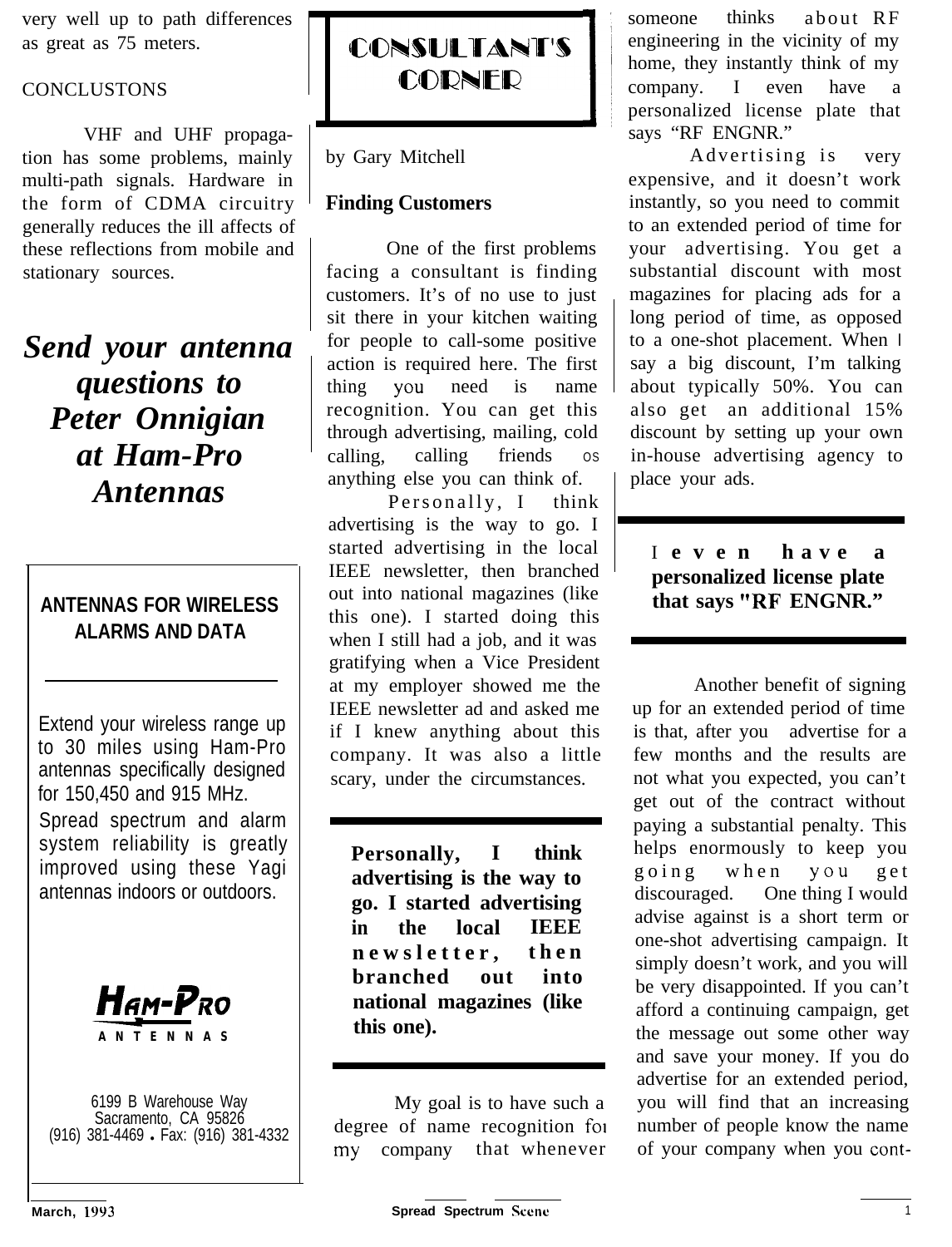act them.

#### **Product Review**

**As** promised last month, <sup>I</sup> will review new RF products every month. This month's product is a quadrature demodulator, the RF270 1, from RF Micro-Devices. The chip, shown below, is a complete quadrature demodulator in one inexpensive monolithic package.

This single component replaces a splitter, a quadrature phase splitter, two mixers and some amplifiers with one inexpensive monolithic IC. The device is designed for the standard 70 MHz IF. This device is used to demodulate a complex modulated waveform into its I and Q channel components. The advantages of using this part over a discrete implementation include reduced cost and better matching between channels. By using this chip, you can make a highperformance demodulator by just adding a synthesizer at 140 MHz and baseband filters and comparators on the output. In addition to the components shown on the drawing, the chip also contains an on-chip oscillator and a power-down (standby) circuit.

.411 of this performance costs you only  $$8.92$  each, in quantities of 500. To find out more about this device, call Chris Fisher at RF Micro-Devices, and be sure to tell him you saw it in Spread Spectrum Scene.

RF Micro Devices can be reached at:

> **7341-D W. Friendly Ave. Greensboro, NC 27410 (YlY) x55-8OXS**



**Figure I: RF Micro-Devices RF2701 Chip Block Diagram**



# Equipment Corner

by Chris Kilgus

I recently had the opportunity to test a Part 15 transmitter that I had designed at a field test sight. which has been blessed by the FCC. I brought along a competitors device for comparison. Per the rules, the maximum allowable field strength was 10,000 uV/Meter for this type of device. Mine was 7,500 and the competitors, from a large electronics

retail chain, was 70,000 uV/M. Was this just an accident, or is the FCC overwhelmed with applications and unhble to follow up? I think we, as an industry, must be self-policing, much like the amateur operators have been fur years. I notified the offending company, and I trust they will take corrective action.

1 recently heard that an airline passenger using a portable computing device caused interference to the airplane's navigation system. This is rather disturbing, considering the large number of laptops being used on planes. The first reaction from the airline and FAA was to consider ban on personal electronics. I think the solution is to upgrade the navigation equipment. We are still using technology developed in the 1930's and it is susceptible to all kinds of interference. It is time for a microwave based system using digital techniques. A mandated change would help companies that were military orientated convert to civilian projects, and it would improve safety and efficiency in air transportation. Many of us have upgraded our computer systems in the last couple years. In many instances, an obsolete clone or XT has been left over. One innovative use for such a machine is to use it as a dedicated FAX mac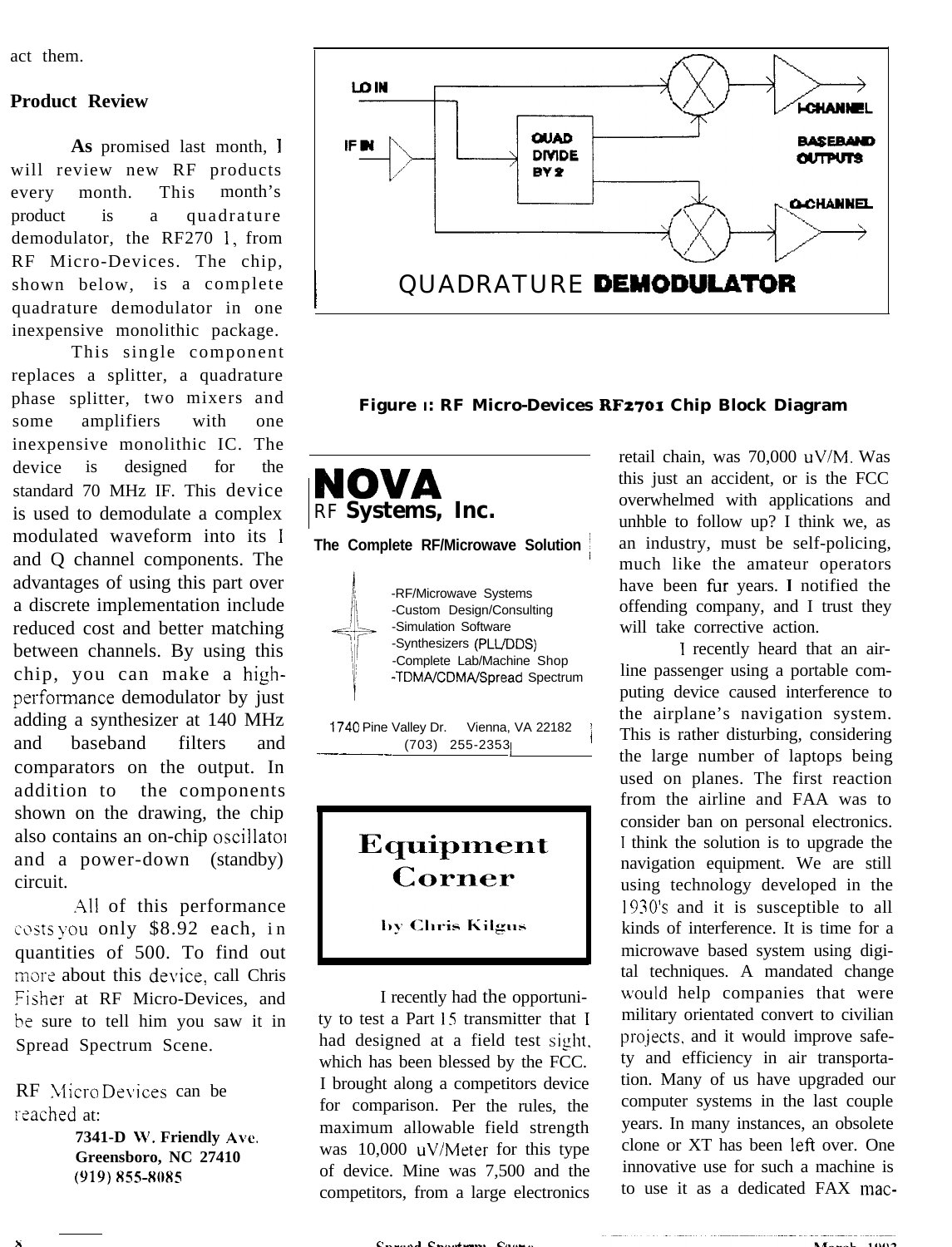chine. There are many good FAX/ modem boards on the market for less than \$100. Another good use for the machine is to make it into a dedicatedEPROM/PLAprogrammer. If you don't have an old computer, go buy one surplus rather than stick a programmer in your new 3861486. An XT can program a chip just as fast as a 486DX-66. The Link Computer Graphics, Inc. model CLK-3 100 universal programmer that RF/SS owns is a really "nice," inexpensive unit. It has almost "idiotproof' software, is rugged and reliable and was installed in an old surplus COMPAQ 286 portable ("lug-able") with a 10 MEG hard drive. See pages 22 and 23 of this issue for more info on Links products. While what makes it "universal" is Link's vast supply of socket adapters for the less common parts, the 3 100 is very "user friendly" and a verv rood buy.

The MC 13 17b Chip that was described in the January '93 issue of SSS is really hot. I had the opportunity to use the chip and there are a couple of things I will suggest to help you get it up and running. I found that C4 and CS needed to be 27 pf, not 47 pf, and a 1000 ohm resistor is needed across the crystal. These changes are necessary to insure that the crystal would oscillate 3rd overtone and not fundamental. The tricky part is getting the tank coil adjusted. The chip has a high frequency oscillator with enough stray C built in, all you need to supply the L. This is where the 3 turn coil comes in between pins 1 and 4. Silver plated #24 buss wire is ideal, but the lead off a  $1/4$  watt resistor will work. To coil the wire use a small diameter pin such as a drill bit shank. I found that a .086" diameter is good. Put the coil in the circuit without the crystal, and see what its free running frequency is. With a 29.5937 MHz crystal our final frequency will be 915 MHz  $(X_{\text{free}} | X)$ 32). Loosely couple a spectrum



analyzer to the tank and observe the frequency, if it is low, spread the turns slightly. If high, squeeze the turns together. Try to get it to run within 10 MHz of your target frequency. You should then be able to plug in the crystal and get the circuit to lock to 9 15. There is a phase comparator in the chip that varies the internal C to lock with the oscillator. Anyone who doesn't have a spectrum analyzer or is having trouble getting the circuit to work, drop me a line in care of SSS and I will send you a tank coil that I have adJusted to 915 MHz.

I enjoy giving credit to companies that provide excellent service. Readers have responded well to my suggestion to check out Test Lab Co., Mountain View, CA for deals on used test equipment. In all fairness I can not overlook another company, SPECTRA LABS, Santa Clara, CA (408-738-242 1). Although not as big as TLC, they offer personal service and good prices. Give Jon Loll at Spectra a call with your next test equipment or metrology problem. By the way, both TLC and Spectra Labs are welcome advertisers here in SSS.

I have dealt with many PC board fab houses over the years, but CIREXX Corporation, Santa Clara (408-988-3980) specializes in quick turns on tough jobs and has consistently done an outstanding job at a fair price for me. Call Luise Menges for your next quote.

RF Expo West is this month. From the list of exhibitors, it should be an extremely interesting show.

I still have not received my Receiver Design software from Webb Labs. I have called several times, and I merely get a recorded message that says please be patient. Maybe Richard will be at the RF Expo and I can get his explanation for the delay!

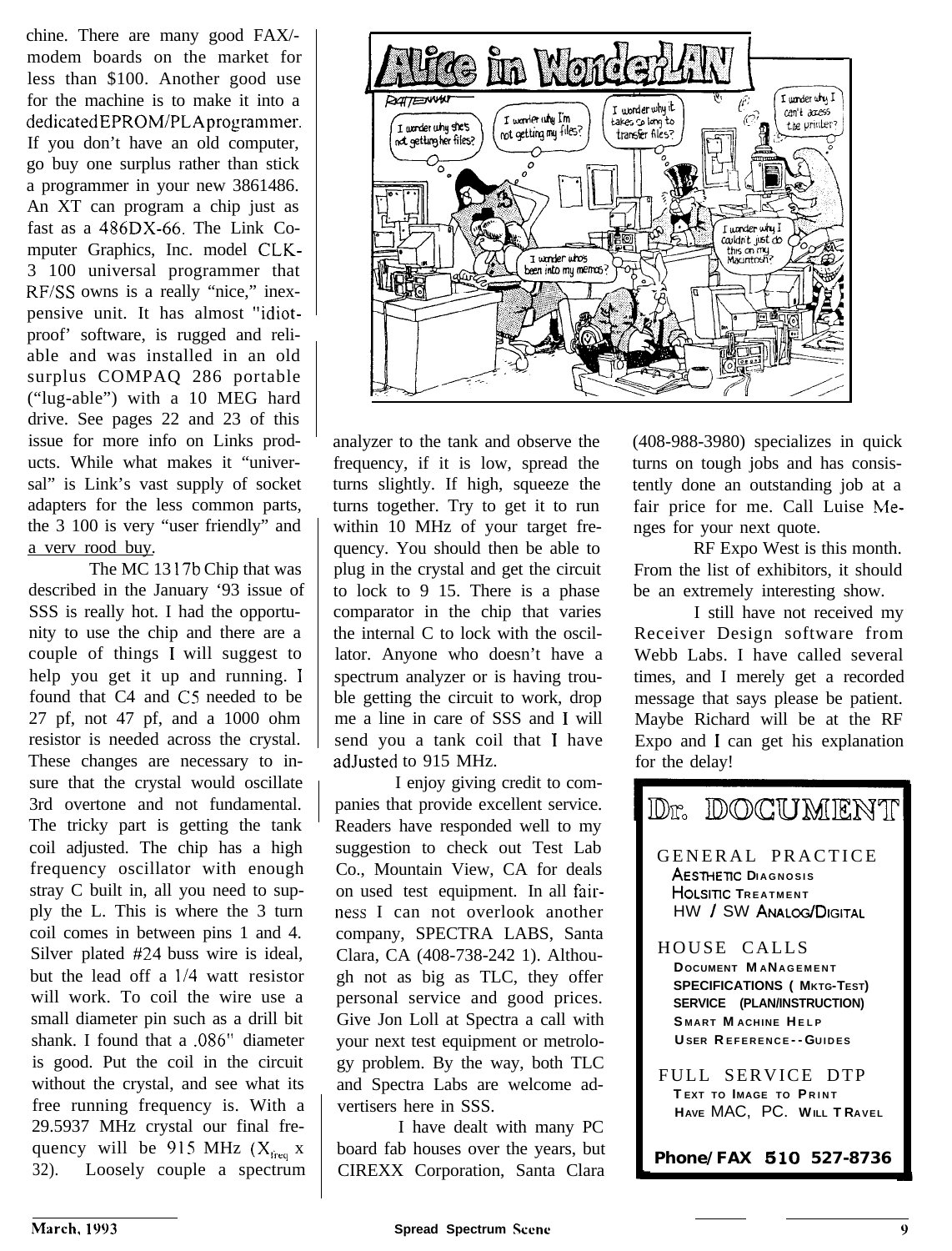

# **International Scene**

The European Community has decided to abandon the independent development of its own new generation of HDTV televisions, acknowledging that more advanced systems under consideration in the United States almost certainly will become the worldwide standard.

By recommending that the community drop its plan to impose an EC-developed high-definition system on broadcasters and program producers, Industry and Technology Commissioner noted that there was no point in supporting a technology that already has been overtaken in the race to provide super-sharp television pictures. European officials have said they were not conceding to the United States the right to dictate a worldwide standard. But they said they believed that some US standard would become the global norm. The systems being studied by the FCC are all based on digital technology.

In developing HDTV, Europe and Japan both initially concentrated on conventional analog broadcasting systems, believing that digital systems were years if not decades away.

But rapid advances in digital technology have led broadcasters and electronics companies in Europe to oppose an analog standard.



# **Washington Scene**

The California Public Utilities Commission recently said it will launch an official review of Pacific Telesis Group's proposal to split itself in half, giving the phone company's critics a platform to lobby for consumer protections on the deal.

In December, San Francisco based PacTel announced plans to divide its business in two: Pacific Bell, the regulated provider of local phone service, and a new unregulated company foi PacTel's cellular phone and paging business.

Stockholders would get shares in both companies. Pac-Tel has sought to portray the spin-off as simply rearranging the corporation's financial structure - a maneuver that would not require PUC approval.

**•** General Magic grabbed worldwide headlines recently when it announced its futuristic vision: Someday we'll all have little wireless gadgets that combine the technologies found in cellular phones, fax machines, electronic mail and modems.

As General Magic and its partners figure it, anyone with one of these things will be able to call or send text, graphics 01 video to anyone else. They predict that these so-called "Personal Intelligent Communicators" will be our all-in one connection with

the rest of the world. PICs will help us better connect with each other, with banks, libraries and brokerage houses maybe even with government bureaucracy.

But when? At Mobile 93 last month, officials at the tiny Apple spinoff said they will be the only be creating the necessary software, and that big partners like AT&T, Motorola, Sony and Panasonic will build the various PIC devices and services needed to support that software. This long-term vision from General Magic is intriguing. But it's only seizing the near-term opportunities -- and for entrepreneurs, that's best.

• Here's the dream: a world where millions of people carry miniature "personal communicators" that keep them constantly in touch over the airwaves, spewing everything from faxes to phone calls to news reports all using an electronic pen.

It's a vision revealed recently by a host of companies from industrial giants such as AT&T, Motorola and Apple to little Silicon Valley start-ups like EO Inc. and General Magic. Reflecting the work of the companies' PR machines, there has been a lot of press about it. Investors are ringing the companies' phones off the hook, wondering how they can get in on what sounds like a gold mine.

But there's only one problem, according to many in the business. Such a world is years away, perhaps even decades. And the first few generations of personal communicators will not only be very expensive, they won't be nearly the wonder machines consumers envision.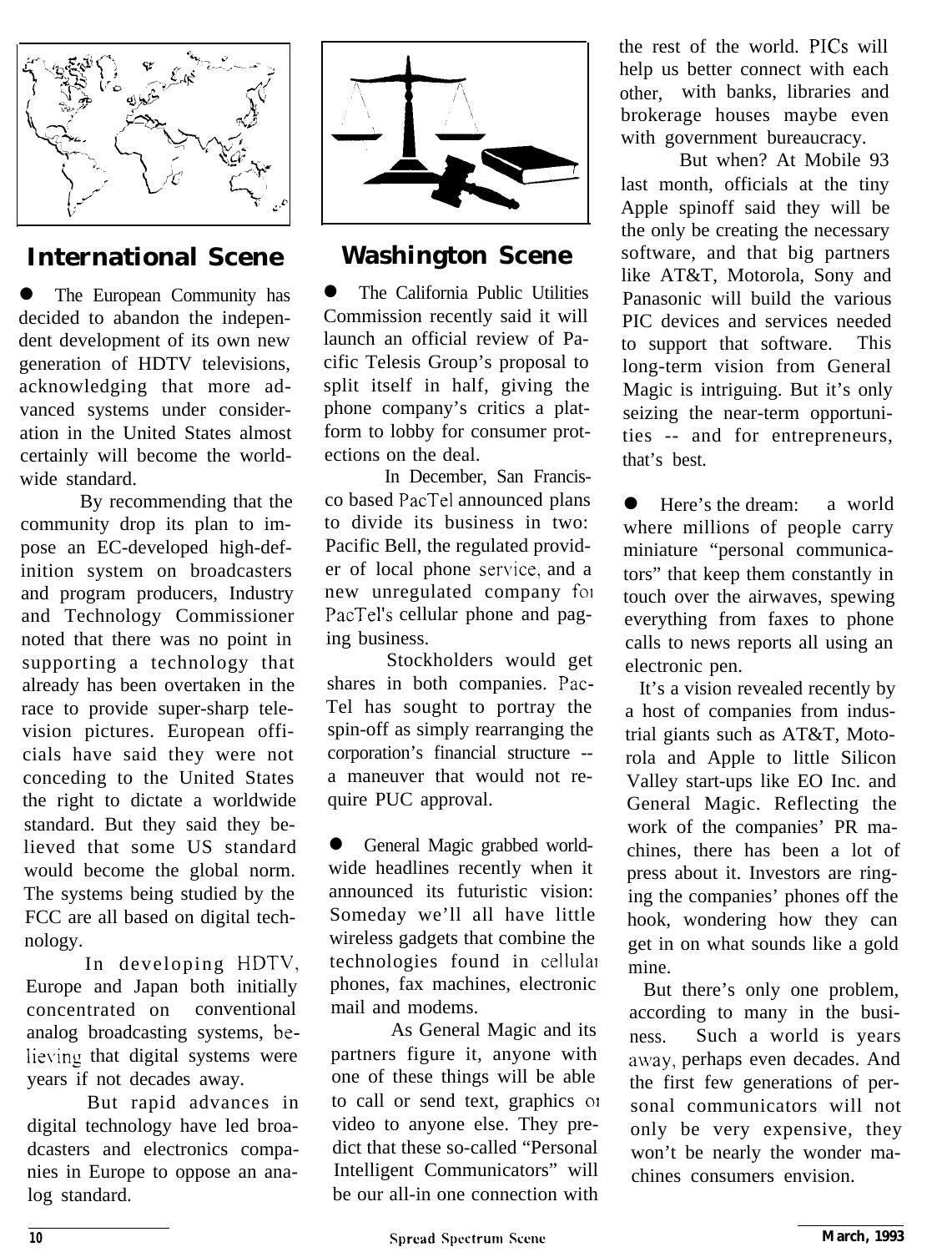

# **New Products**

# **RF Micro-Devices Announces World's First HBT Linear Amp for 915 MHz Spread Spectrum**

RF Micro Devices, Inc. has announced the availability of the first conmercial linear power amplifier (RF2 IO3 ) fabricated using TRW's Heterojunction Bipolar Transistor (HBT) technology The RF2103 performs at high efficiencies which were previously unattainable with existing technologies. These enhanced performance characteristics will enable designers of battery powered wireless equipment to extend battery life. Applications include digital communications systems. spread spectrum communications. and consumer battery powered wireless applications.

"The use of HBT technology for low-cost linear amplifiers is an industry first." states Jerry D. Neal. Vice President of Sales and Marketing, RF Micro Devices, Inc. "Previousl) this technology was primarily used in aerospace and government systems applications. Existing power amplifiers are either discrete or hybrid GaAs designs which are relatively large and require both positive and negative power supplies." The use of HBT eliminates the negative supply and the monolithic approach reduces the size to approximately 25% of existing designs. TRW's process uses Molecular Beam Epitaxy (MBE) for consistent doping profiles which results in a highly reliable and high yielding HBT device.

The RF2 IO3 is a medium power linear amplifier capable of operating from 800 MHz to 1 GHz.

The device will efficiently operate from a single power supply from 3.0 to 6.3 VDC. Maximum output power at 6.3 V is 800 mW. The RF2103 is the first of a complete line of HBT amplifiers with power outputs from 100 mW to 2.5 W. RF Micro Devices, Inc. has completed the design of these products and will announce their availability during 1993.

The RF2103 IS now available in a ceramic SO- 14 package and will be available in a low cost plastic package later this year. Pricing for the RF2 IO3 in the ceramic SO-14 package in quantities of 1 OOK is \$15. Projected prices for the plastic version are less than S IO.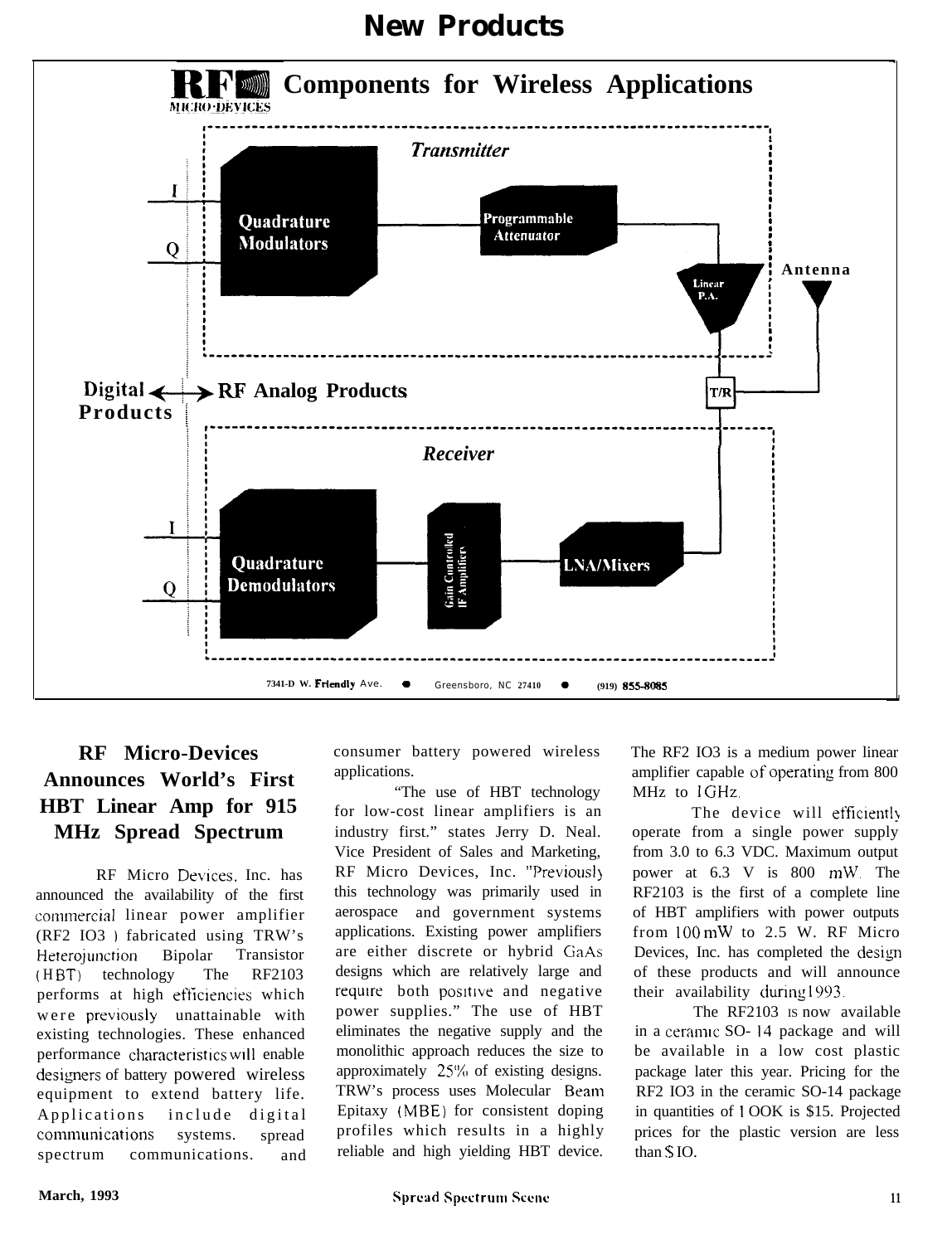### **Technical Tricks**

## *More About Sliding Corrclutors*

Last month we talked about DS (Direct Sequence) correlators in general. We covered an introduction to most of the different types of correlators used today. This month we will concentrate a little on the so called Serial Sliding correlator. This type of analog or digital or anaiog digital hybrid implementation is the most commonly used correlator today. It is easy to get working. It is easy to design. It is simple to get working and align. Finally, it is a sure-fire, almost idiot-proof way of correlating a locally generated code against the incoming coded signals.

by Randy Roberts. Director. RF/SS Key to making this correlator work is that it must be embedded into a multi-channel PN correlation'detection scheme. One way of doing this is shown below in figure 1. In this design a three channel, "Delay Lock" or "Early - Late" correlator design is used. Three time staggered samples of the PN code are required to make this design work. The time staggered code samples are easily generated by driving a two or three bit shift register with your locally generated PN code. The actual time stagger used

depends on the priorities of your design. It can be any rational fraction of a "chip" -- up to one full chip. Don't make it more than one full chip, however -- it will rapidly loose correlation gain beyond one full chip because of the triangular nature of the PN autocorrelation function.

The actual data demodulation is done in the "center" channel. The DC outputs of the "Early" and "Late" channels are subtracted from each other in an Op Amp. The difference between the Early and Late channel correlations forms a straight line, triangular looking, discriminator "Scurve" of the time difference between the local and incoming codes. This DC signal can be fil-



**Figure I: IF DS Delay Lock Loop Block Diagram**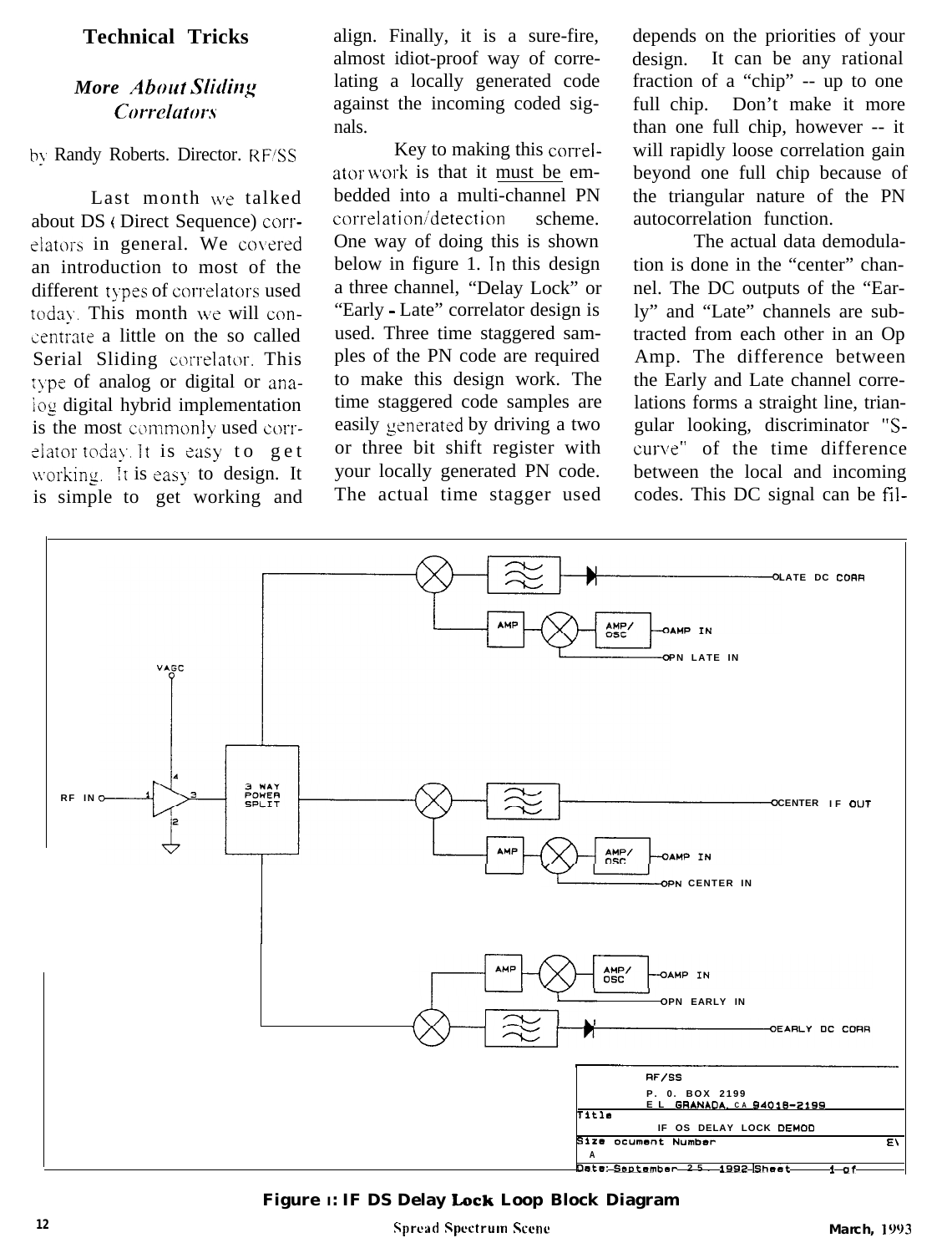tered and used to close an AFC type tracking loop around the local PN clock source (VCXO or easy to achieve, because only by VCO). Thus this correlator architecture is capable of demodulating the data (the de-spreading correlation operation) and generating a time tracking reference signal for the receiver it's used with.

You need more than just the circuitry shown, however! First the initial frequency of the receive PN clock must be offset, by some small amount, from the transmitting PN clock. This frequency offset causes a beat note between the two signals that actually slowly sweeps the received PN timing across the transmitted signal's PN timing. Thus

the name "Sliding Correlator." | Normally this frequency offset is the TX and RX PN clocks be on exactly the "right" frequency -they probably would not stay on the exact same frequency for long anyway.

Next month we'll show you how to control the actual TX and RX frequency offsets precisely, in a fully digital manner. For now, suffice it to say that it is desirable to control the frequency offset between TX and RX PN clock generators! This controlled time offset allows the sliding correlator to precisely sweep through the unknown time delay repetitively so that sync-up time stuff' next month.

can be controlled.

a very fortunate accident would Delay Lock DS loop. This Figure 2, below, shows an alternative implementation of the scheme is useful for a DSP based or more digital demodulation correlation implementation. The performance of the two block diagrams is identical if the baseband low pass filters of figure 2 match the equivalent bandpass characteristics of the filters in figure 1.

> Let me give a little hint about a faster scheme using the "Hybrid Sliding" correlator approach: If you use 5 or 7 channels instead of 3 you can acquire sync much quicker! More details

on this scheme and other "neat



**Figure 2: Baseband DS Delay Lock Block Diagram**

**Spread Spectrum Scene 13**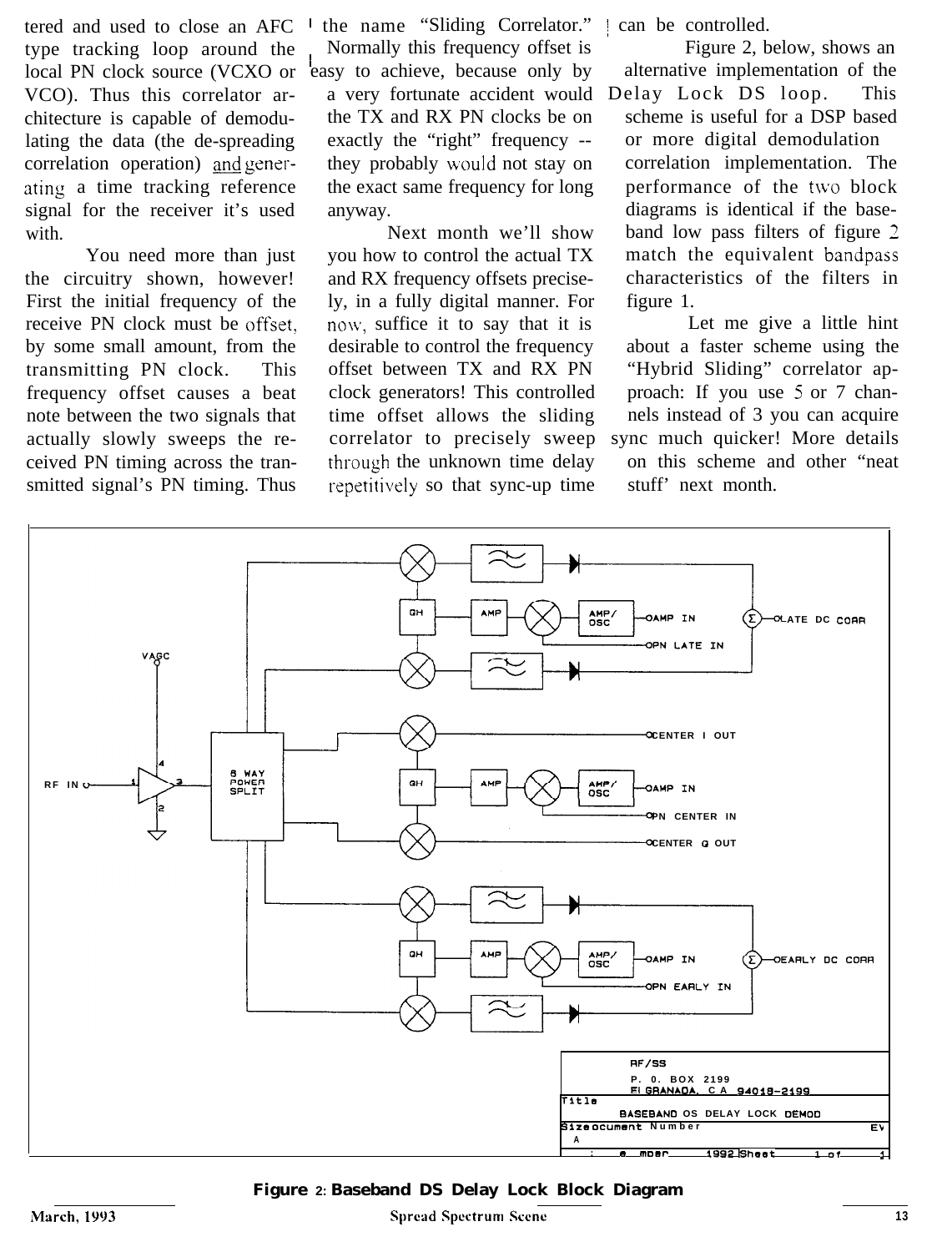# **A 16 kBps Full Duplex Spread Spectrum RF Data Link -- Part 4**

by Dan Doberstein, President **DKD** Instruments

In January we covered the CVSD and Costas loop subsystems. This being the last part of this article we will talk about a possible solution for code generation. alternative I'LL and CVSD solutions.

Figure 1 shows the code generator block diagram Instead of the tried and true shift register approach a 4K x 1 bit piece of static RAM is used. A counter/address generator is driv en by the dithered code clock

which in turn generates sequential addresses which clock the code out of the RAM. This architecture allows complete code flexibility since codes can be generated by the controlling computer and downloaded to the RAM. A start address and code length word are also sent. This allows storing multiple codes in the RAM and accessing them on the fly.

**This architecture allows complete code flexibilit) since codes can be generated bl the controlling computer and downloaded to the RAM.**

Switching codes on the fly could be used to implement a two code system where acquisition is done using a short code of say 15 bits and after code lock switch to a much longer code. Longer codes increase the number of users (within limits) per channel and decrease the probability that another user will be "on" YOUI code. The down side of longer codes is increased acquisition time especially with the sliding correlation method used here, hence the short/long code solution. It is the synchronizing of the switch between the codes that is tough! One method would be to deliberately put a small offset (in code bits) in the receiver long code w.r.t. the transmitted code at the moment

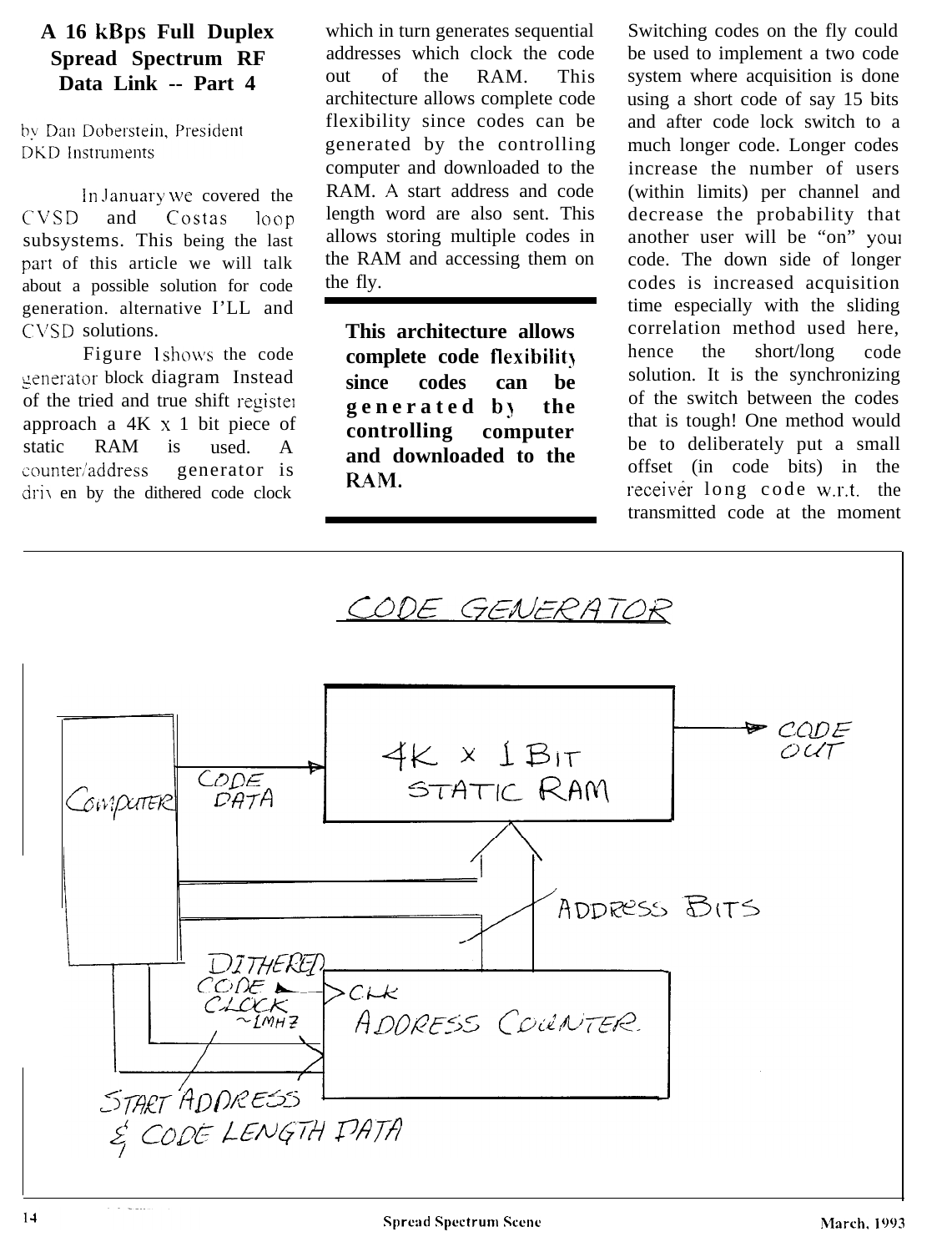when the codes are switched. This will temporally break lock but by forcing the receiver to search in one direction only, towards lock, you will quickly achieve lock again on the long code.

A neat replacement for the MC3417 CVSD is the Hall-is CVSD chip set. The HC55536 does the demodulation operation while the HC55564 does the modulation operation. Operation from 9 kBps to over 64 kBps is claimed. The design replaces the analog filters used in the Motorola design with internal digital ones. This results in fewer components for a complete solution.

**I hope you are inspired to try some of this out and at the least found it interesting reading.**

Another more flexible choice for the PLL is the Fujitsu MB 15 19. This dual PLL goes to 600 Mhz and has a user programmable divider using swallow A counter l/N counter technique. A three wire serial interface is used so minimum hardware connection to computer is needed. The reference divider has only two values, 5 12 and 1024. This forces channel spacing of 20 khz or 10 khz with a 10.24 MHZ reference. By adding a divide by 2 prescaler, NEC584, we can double our VCO max frequency to 1200 MHz. Of course at these higher frequencies we are losing image rejection with that 1st IF of 10.7 Mhz, so another IF in the receives chain may need to be added.

Well that's it for this arti-

cle, I hope you are inspired to try some of this out and at the least found it interesting reading.

*Write or FAX Dun with your*  $comments, questions$  or *suggestions for improvement c/o sss.*

# **Simulating with Mathematical Software**

## by Ed Stoneham

General purpose mathematical software occasionally proves handy for various system simulation tasks. Mathsoft's Mathcad@, Wolfram Research's MathmaticaB, and The Math-Works MATLABB are a few of the better known general purpose, multi-platform mathematical tools. With the capability of handling large arrays and matrices, performing Fourier transforms, solving simultaneous nonlinear equations, integrating and differentiating, and iterating ovel time, these software packages can be used to handle virtually any simulation task with great flexibility. The main drawback, with respect to dedicated system simulation software, is that the user must supply the appropriate equations and that calculations may proceed rather slowly. Nevertheless, the author has found math software useful for doing radio link range calculations, filter response calculations, passive circuit transfer function calculations, discriminator simulation, and full wireless system simulations showing digital out versus digital in with white noise and phase noise taken into account.

As an example this article demonstrates an application of Mathcad to simulate phase noise on a carrier. Figure 1, on the next page, shows a measured phase noise spectrum the author was attempting to duplicate. Figure 2, on page 17, is a printout of the Mathcad file used to simulate the signal. Version 2.0 of Mathcad was used on a Macintosh IIsi with a built-in math coprocessor.

Referring to Figure 2, the initial portion of the phase noise simulation application sets up the time and frequency steps. To

**These software packages can be used to handle virtually any simuIation task with great flexibility.**

enable the use of fast Fourier transforms, the number of time steps  $n_i$  is set by the user to an integral power of two. An index *i*, is defined as a "range variable" which takes integral values from zero to  $II$ ,. The time  $t_i$  corresponding to each value of the index  $i$ , is defined as  $i$ , times the user-specified time interval  $\Delta t$ . Similarly, a set of  $n/2 + 1$  frequencies is defined representing the domain of fast Fourier transform taken over the time set  $t_i$ .

Phase noise is simulated though a series of steps each of which is grouped under a heading in the printout of Figure 2. The synthesis starts with the generation of white noise (with a power per unit bandwidth that is constant over all frequencies). The white noise is filtered to produce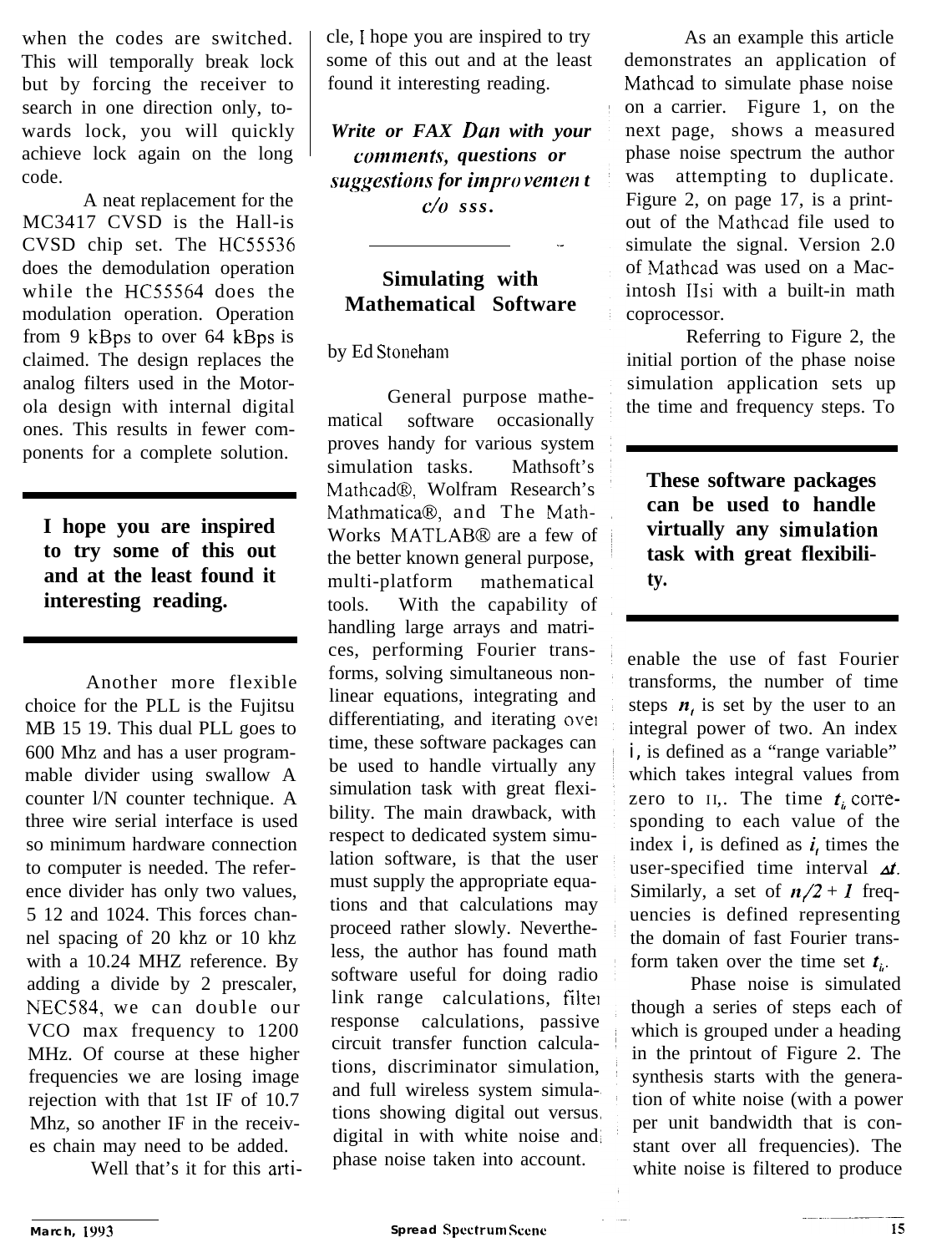pink noise (noise with power pel ward the lower frequencies, the unit bandwidth inversely propor- phenomena responsible for fluctutional to frequency). The pink ations in the amplifying device noise modulates the frequency of acts as a natural  $I/f$  filter produca carrier to produce the phase ing pink noise. The fluctuations noise. The resulting phase noise perturb the oscillator in such a spectrum shows skirts lower than way as to produce frequency those observed in Figure 1. The modulation. The signal underdiscrepancy is eliminated when goes limiting by the nonlinearities the frequency modulated carrie<sub>1</sub> of the oscillator itself and, possiis run through an appropriate bly, by saturation in subsequent limiter. Stages of amplification.

These steps closely reflect what is happening physically in a typical oscillator. Energetic charge carriers replete with shot noise (white noise) stimulate various phenomena such as the charging and discharging of interface states and traps in the amplifying device. With a distribution of time constants weighted to-

**The pink noise modulates the frequency of a carrier to produce the phase noise.**

The method chosen for generating white noise, as can be seen in Figure 2, is to set up the discrete frequency spectrum so that every frequency component has the same amplitude but each component is random in phase. This is accomplished by setting each complex frequency component equal to  $e^{i\theta}$ , where  $\Theta$  is a random phase angle between zero and  $2\Pi$  radians. Mathcad's rnd function is used to produce the random numbers. The inverse fast Fourier transform function *ifft* operating on this complex frequency spectrum yields the desired white noise amplitude versus time, as seen in the graph at the end of the "White Noise Simulation" section in Figure 2.



**Figure 1:** Measured Oscillator Phase Noise **1... The Section of the Section Account of the Section Account of the Section Account of the Section Account of the Section Account of the Section Account of the Section Account**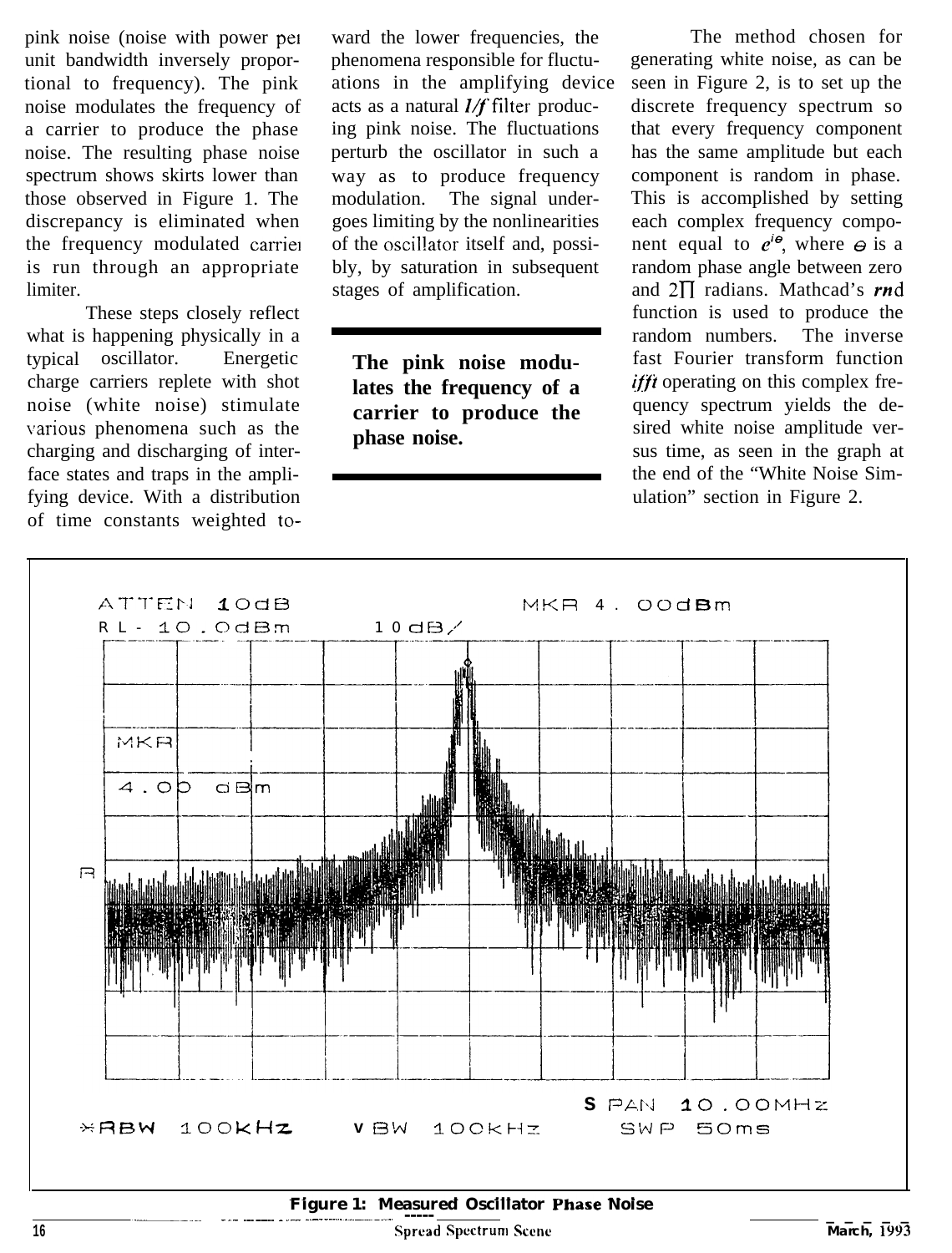To simulate the pink noise, the fi-equency components of the white noise are tailored to achieve a  $1/\sqrt{f}$  amplitude dependence up to a noise corner frequency  $f_a$  beyond which the amplitudes are held constant. In addition, the zeroth fi-equency component (direct current) is set to zero. The resulting waveform is displayed on two different time scales at the end of the " $1/f$  noise simulation" section in Figure 2.

Frequency modulation of the carrier is achieved, as shown in Figure 2, by adding an increment proportional to the pink noise amplitude to the carrier center frequency  $f_c$  to produce the instantaneous frequency  $f_{cp}$ for each time step. The modulated carrier waveform is generated as the cosine of a phase angle  $\Theta_{i}$ , which is derived iteratively through addition of an increment proportional to instantaneous frequency at each time step.

Finally, amplitude limiting is achieved with the help of userdefined function  $r(A, A_{\text{lim}}, \Delta)$ 

**The resulting waveform is displayed on two different time scales at the end of the "l/f noise simulation."**

which produces symmetrical limiting of waveform *A* at a level A,, and with a softness set by **A.** A graph of the limiter transfer function appears in the "Amplitude Limiting of Carrier" section in Figure 2.

The last section in Figure 2 shows graphs of the spectral power distribution of the noisemodulated carrier after limiting as calculated with the fast Fourier transform function  $fft$ . The first graph reveals the spectral distribution of the fundamental and of the third harmonic created by the symmetrical limiter. The second graph, plotted with the same scale limits as the graph in Figure 1. demonstrates a reasonable simulation of the measured phase noise spectrum.



#### Figure 2: Mathcad Simulation Printout.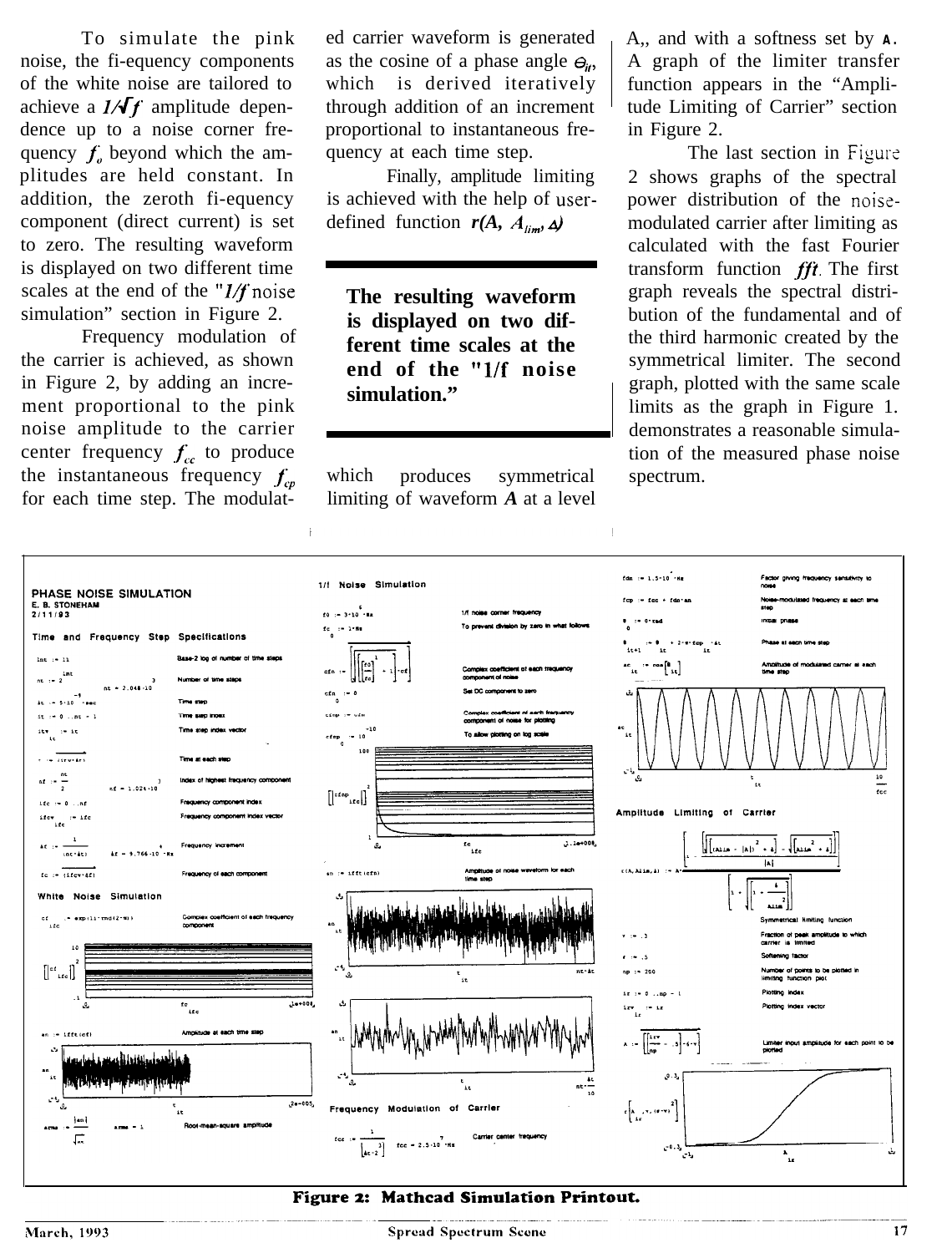This application, with 2,048 time steps, required 4 minutes on a Macintosh llsi with coprocessor. After it's development. the results were checked and the bulk of the application was merged with a system simulator created in Mathcad and was used to check the effects of phase noise on the receiver's digital output waveform. Generating the phase noise application required about two or three days, somewhat longer than the time required to set it up on dedicated system simulator software. However, the extra time yielded helpful insights into the nature of phase noise. Happily, the application can now be modified and put to use quickly whenever needed in a system simulation.



**Figure 2 Continued** 

# **TEST & MEASUREMENT EQUIPMENT 1066 LINDA VISTA AVENUE**



**MT.VIEW, CA 94043** 415-969-1142 FAX 415-969-6579

-

*selling quality reconditioned test equipment for 22 years*

- *a* **Over** *30,000* **instruments by** *200 +* **manufacturers**
- All fully guaranteed and supplied with standard accessories
- **Most equipment can ship within 2 days**

Visit our facility to see for yourself our wide selection of test equipment and microwave hardware,

or call us with your requirements

800-442-5835

**SEE OUR SPECIALS AD IN THIS ISSUE I**









QUALCOMM'S New Q4400 Variable Rate Vocader 100 Pin Plastic Quad Flat Pack (PQFP)

#### **DESCRIPTION**

The QUALCOMM Q4400 Variable Rate Vocoder is a single chip solution to a wide range of digitized speech compression requirements for telephone, wireless communications, and voice storage systems. The Q4400 implements a full-duplex voice encoder and decoder using a proprietary vocoder algorithm known as the QUALCOMM Codebook Excited Linear Predictive code (QCELP). QCELP enhances a basic LPC algorithm, thereby providing near toll-quality speech.

The Q4400 offers the unique ability to encode and decode digitized speech signals in fixed or variable data rates. In fixed rate mode, the Q4400 can be selected to code speech at rates of 4 Kbps, 4.8 Kbps, 8 Kbps, or 9.6 Kbps. In variable rate mode, the Q4400 automatically adjusts the optimal data rate from 800 bps to 9600 bps for encoding on a frame-by-frame basis. In continuous speech applications, the Q4400 encoding averages less than 7 Kbps with no noticeable degradation in voice quality. In typical two-way telephone conversations, the Q4400 can compress speech below 4 Kbps

The Q4400 embeds the QCELP algorithm in a masked-ROM version of a DSP device operating at 30 MIPS. Uncompressed digitized speech is input to and output from the Q4400 via a digital serial interface to a 64 Kbps u-Law voice codec. Control information and compressed digitized speech is transferred to and from the Q4400 using an 8-bit parallel data bus which interfaces to standard microprocessor buses



# **Q**LlAUO/#M

#### **FEATURES**

- **Near Toll-Quality Speech Encoding and Decoding** · Fixed Data Rates of 4 Kbos
- 4.8 Kbps. 8 Kbps and 9.6 Kbps. Variable Data Rates from 800 bps to 9600 bps
- Data Rates Adjust Dynamically 50 Times per Second
- **Full Duplex Operation**
- **OCELP Speech Coding Algorithm with Voice** Compression Up To 16:1
- Interfaces to Standard Telephone Analog-Digital Coders
- Compressed Speech Interface to Standard Micro Processor Bus

#### **APPLICATIONS**

- **Digital VSAT Voice Systems** Digital Wireless Personal **Communications Systems**
- Secure Telephone or Wireless Equipment
- Digital Cellular Telephone Systems **Voice Mail Systems**
- Long Distance Transcript Services
- Voice Storage Systems **Voice Annotation**

**VI St Products** سيمته

Q**UALCOIW\I\**

QUALCOMM Incorporated, VLSI Products 20 ALCOMM incorporated, VLSi Products<br>10555 Sorrento Valley Road, San Diego, CA 92121-1617, USA, Telephone: (619) 597-5005, Fax. (619) 452-9096.